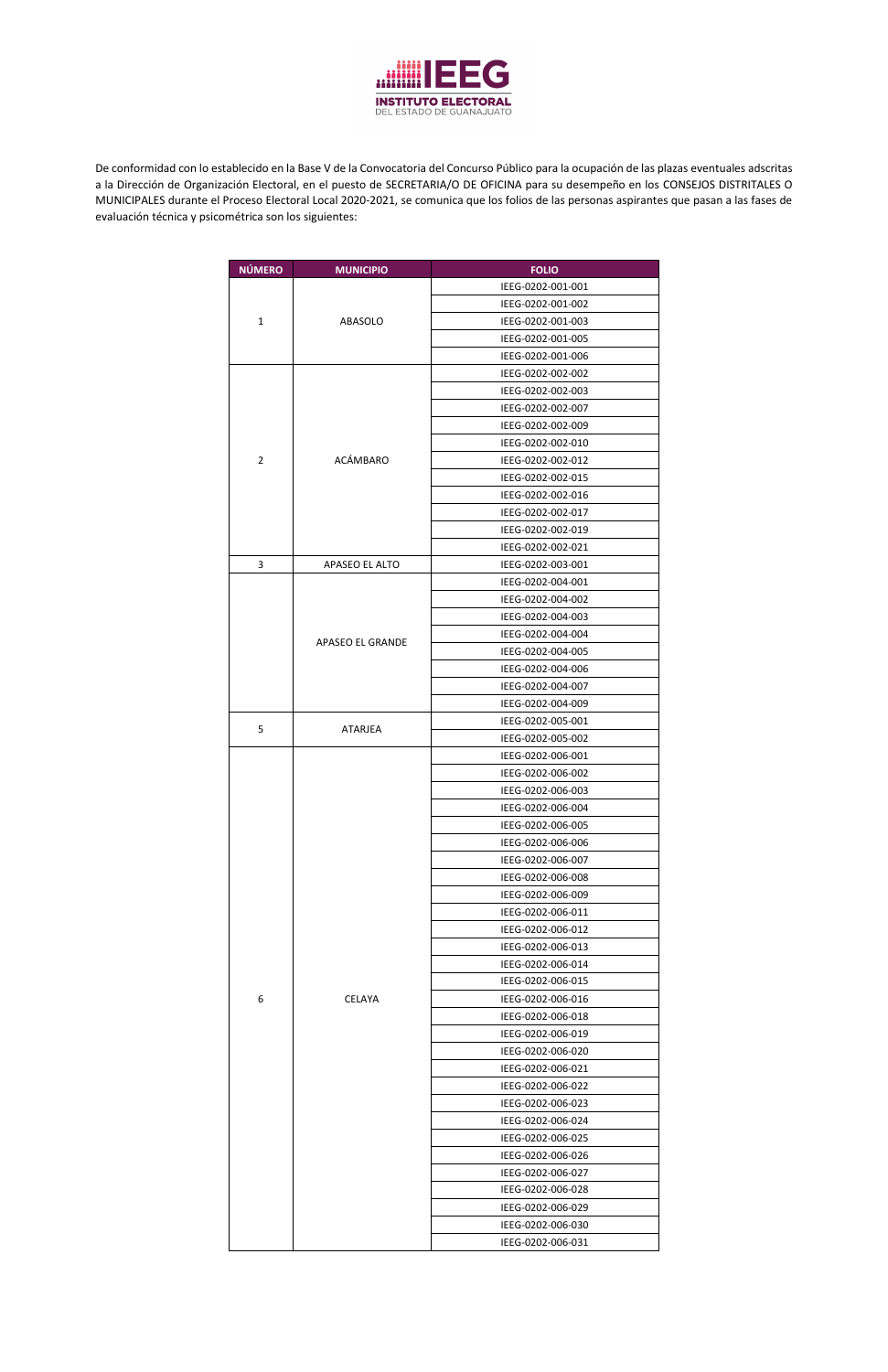

|                |                        | IEEG-0202-008-001 |
|----------------|------------------------|-------------------|
| $\overline{7}$ |                        | IEEG-0202-008-002 |
|                | <b>COMONFORT</b>       | IEEG-0202-008-003 |
|                |                        | IEEG-0202-008-004 |
| 8              |                        | IEEG-0202-009-003 |
|                | <b>CORONEO</b>         | IEEG-0202-009-004 |
|                |                        | IEEG-0202-009-005 |
|                |                        | IEEG-0202-010-001 |
|                |                        | IEEG-0202-010-002 |
|                |                        | IEEG-0202-010-003 |
|                |                        | IEEG-0202-010-004 |
|                |                        | IEEG-0202-010-005 |
| 9              | <b>CORTAZAR</b>        | IEEG-0202-010-007 |
|                |                        | IEEG-0202-010-008 |
|                |                        | IEEG-0202-010-009 |
|                |                        | IEEG-0202-010-010 |
|                |                        | IEEG-0202-010-011 |
|                |                        | IEEG-0202-010-012 |
|                |                        | IEEG-0202-011-001 |
|                |                        | IEEG-0202-011-002 |
|                |                        | IEEG-0202-011-003 |
|                |                        | IEEG-0202-011-004 |
|                |                        | IEEG-0202-011-005 |
| 10             | CUERÁMARO              |                   |
|                |                        | IEEG-0202-011-006 |
|                |                        | IEEG-0202-011-007 |
|                |                        | IEEG-0202-011-008 |
|                |                        | IEEG-0202-011-009 |
|                |                        | IEEG-0202-011-010 |
|                |                        | IEEG-0202-011-011 |
| 11             | DOCTOR MORA            | IEEG-0202-012-001 |
|                |                        | IEEG-0202-012-002 |
|                |                        | IEEG-0202-013-001 |
|                |                        | IEEG-0202-013-002 |
|                |                        | IEEG-0202-013-004 |
|                |                        | IEEG-0202-013-010 |
|                |                        | IEEG-0202-013-012 |
|                |                        | IEEG-0202-013-013 |
| 12             | DOLORES HIDALGO C.I.N. | IEEG-0202-013-014 |
|                |                        | IEEG-0202-013-015 |
|                |                        | IEEG-0202-013-016 |
|                |                        | IEEG-0202-013-021 |
|                |                        | IEEG-0202-013-023 |
|                |                        | IEEG-0202-013-029 |
|                |                        | IEEG-0202-013-030 |
|                |                        | IEEG-0202-014-001 |
|                |                        | IEEG-0202-014-003 |
|                | <b>GUANAJUATO</b>      | IEEG-0202-014-004 |
|                |                        | IEEG-0202-014-006 |
|                |                        | IEEG-0202-014-007 |
|                |                        | IEEG-0202-014-008 |
|                |                        | IEEG-0202-014-009 |
|                |                        | IEEG-0202-014-010 |
|                |                        | IEEG-0202-014-011 |
|                |                        | IEEG-0202-014-012 |
|                |                        | IEEG-0202-014-013 |
| 13             |                        | IEEG-0202-014-014 |
|                |                        | IEEG-0202-014-015 |
|                |                        | IEEG-0202-014-016 |
|                |                        | IEEG-0202-014-018 |
|                |                        | IEEG-0202-014-019 |
|                |                        |                   |
|                |                        | IEEG-0202-014-020 |
|                |                        | IEEG-0202-014-021 |
|                |                        | IEEG-0202-014-022 |
|                |                        | IEEG-0202-014-023 |
|                |                        | IEEG-0202-014-024 |
|                |                        | IEEG-0202-014-025 |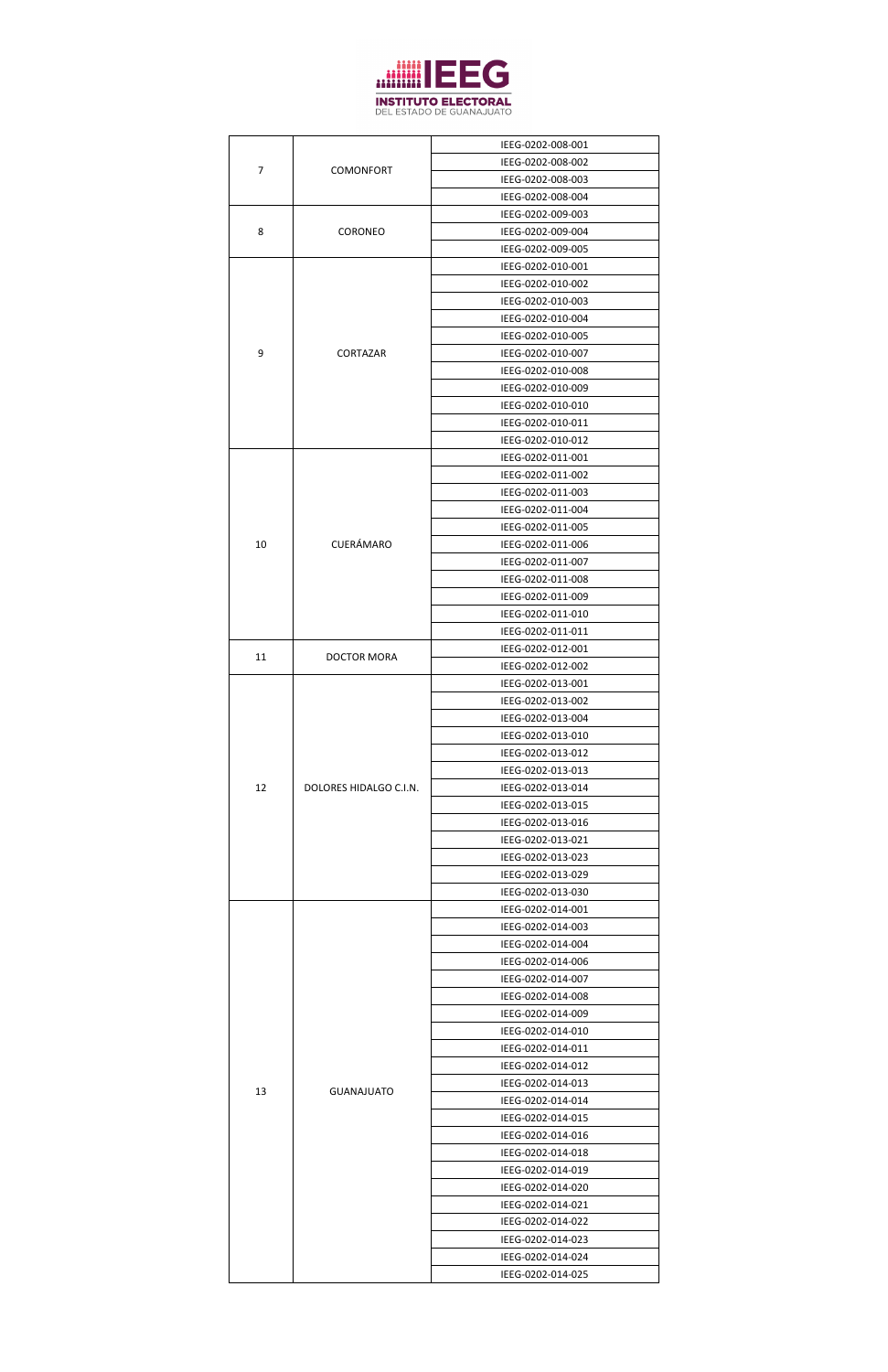

|    |                    | IEEG-0202-014-027                      |
|----|--------------------|----------------------------------------|
|    |                    | IEEG-0202-014-028                      |
|    |                    | IEEG-0202-014-029                      |
|    |                    | IEEG-0202-014-030                      |
|    |                    | IEEG-0202-014-031                      |
|    |                    | IEEG-0202-014-032                      |
|    |                    | IEEG-0202-014-033                      |
|    |                    | IEEG-0202-014-034                      |
|    |                    | IEEG-0202-014-035                      |
|    |                    | IEEG-0202-014-037<br>IEEG-0202-014-038 |
|    |                    | IEEG-0202-014-039                      |
|    |                    | IEEG-0202-014-040                      |
|    |                    | IEEG-0202-014-041                      |
|    |                    | IEEG-0202-014-042                      |
|    |                    | IEEG-0202-014-043                      |
|    |                    | IEEG-0202-014-044                      |
|    |                    | IEEG-0202-014-045                      |
|    |                    | IEEG-0202-015-002                      |
|    |                    | IEEG-0202-015-005                      |
| 14 | HUANÍMARO          | IEEG-0202-015-006                      |
|    |                    | IEEG-0202-015-007                      |
|    |                    | IEEG-0202-015-008                      |
|    |                    | IEEG-0202-016-001                      |
|    |                    | IEEG-0202-016-002                      |
|    |                    | IEEG-0202-016-003                      |
|    |                    | IEEG-0202-016-005<br>IEEG-0202-016-006 |
|    |                    | IEEG-0202-016-010                      |
|    |                    | IEEG-0202-016-011                      |
|    |                    | IEEG-0202-016-012                      |
|    |                    | IEEG-0202-016-016                      |
| 15 | <b>IRAPUATO</b>    | IEEG-0202-016-018                      |
|    |                    | IEEG-0202-016-019                      |
|    |                    | IEEG-0202-016-020                      |
|    |                    | IEEG-0202-016-021                      |
|    |                    | IEEG-0202-016-023                      |
|    |                    | IEEG-0202-016-025                      |
|    |                    | IEEG-0202-016-027                      |
|    |                    | IEEG-0202-016-029                      |
|    |                    | IEEG-0202-016-030                      |
|    |                    | IEEG-0202-016-031                      |
|    |                    | IEEG-0202-017-001                      |
|    |                    | IEEG-0202-017-002<br>IEEG-0202-017-003 |
|    |                    | IEEG-0202-017-004                      |
|    |                    | IEEG-0202-017-006                      |
| 16 | JARAL DEL PROGRESO | IEEG-0202-017-007                      |
|    |                    | IEEG-0202-017-008                      |
|    |                    | IEEG-0202-017-009                      |
|    |                    | IEEG-0202-017-010                      |
|    |                    | IEEG-0202-017-011                      |
|    |                    | IEEG-0202-017-012                      |
|    |                    | IEEG-0202-018-001                      |
|    |                    | IEEG-0202-018-003                      |
| 17 | <b>JERÉCUARO</b>   | IEEG-0202-018-004                      |
|    |                    | IEEG-0202-018-005                      |
|    |                    | IEEG-0202-018-006                      |
|    |                    | IEEG-0202-020-001                      |
|    |                    | IEEG-0202-020-002                      |
|    |                    | IEEG-0202-020-003                      |
| 18 | LEÓN               | IEEG-0202-020-005<br>IEEG-0202-020-006 |
|    |                    | IEEG-0202-020-007                      |
|    |                    |                                        |
|    |                    | IEEG-0202-020-009                      |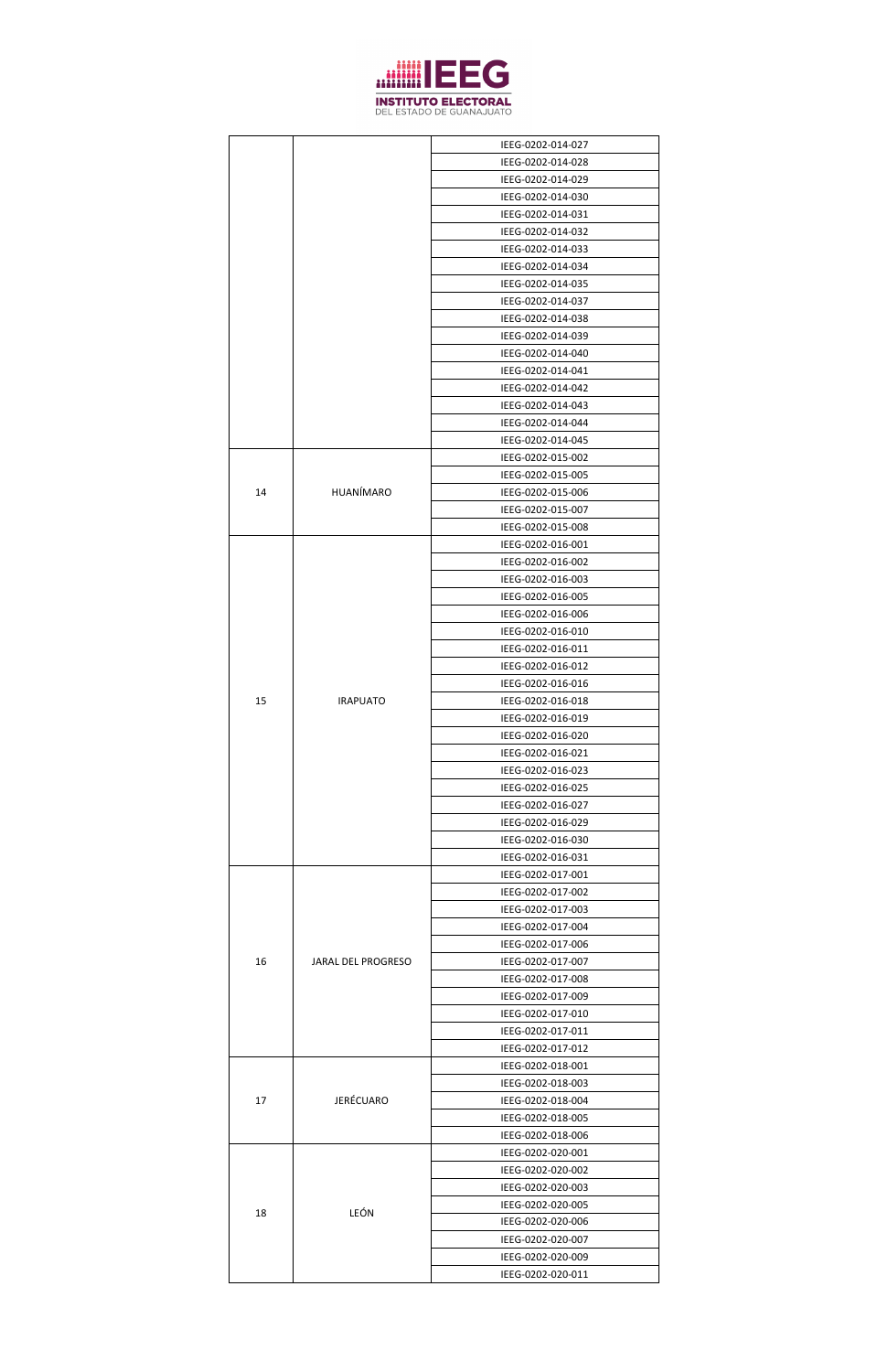

|    |                       | IEEG-0202-020-012                      |
|----|-----------------------|----------------------------------------|
|    |                       | IEEG-0202-020-014                      |
|    |                       | IEEG-0202-020-015                      |
|    |                       | IEEG-0202-020-016                      |
|    |                       | IEEG-0202-020-017                      |
|    |                       | IEEG-0202-020-018                      |
|    |                       | IEEG-0202-020-021                      |
|    |                       | IEEG-0202-020-022                      |
|    |                       | IEEG-0202-020-023                      |
|    |                       | IEEG-0202-020-025                      |
|    |                       | IEEG-0202-020-026                      |
|    |                       | IEEG-0202-020-027                      |
|    |                       | IEEG-0202-020-028                      |
|    |                       | IEEG-0202-020-029                      |
|    |                       | IEEG-0202-020-036                      |
|    |                       | IEEG-0202-020-037                      |
|    |                       | IEEG-0202-020-039                      |
|    |                       | IEEG-0202-020-042                      |
|    |                       | IEEG-0202-020-044                      |
|    |                       | IEEG-0202-020-046                      |
|    |                       | IEEG-0202-020-048                      |
|    |                       | IEEG-0202-020-049<br>IEEG-0202-020-051 |
|    |                       | IEEG-0202-020-052                      |
|    |                       | IEEG-0202-020-053                      |
|    |                       | IEEG-0202-020-054                      |
|    |                       | IEEG-0202-020-055                      |
|    |                       | IEEG-0202--020-056                     |
|    |                       | IEEG-0202--020-057                     |
|    |                       | IEEG-0202-020-060                      |
|    |                       | IEEG-0202-020-062                      |
|    |                       | IEEG-0202-020-063                      |
|    |                       | IEEG-0202-020-064                      |
|    |                       | IEEG-0202-020-066                      |
|    |                       | IEEG-0202-020-070                      |
|    |                       | IEEG-0202-020-072                      |
|    |                       | IEEG-0202-020-073                      |
|    |                       | IEEG-0202-020-076                      |
|    |                       | IEEG-0202-020-077                      |
|    |                       | IEEG-0202-020-078                      |
|    |                       | IEEG-0202-007-001                      |
|    |                       | IEEG-0202-007-002                      |
|    |                       | IEEG-0202-007-004                      |
|    |                       | IEEG-0202-007-005                      |
| 19 | <b>MANUEL DOBLADO</b> | IEEG-0202-007-006<br>IEEG-0202-007-007 |
|    |                       | IEEG-0202-007-008                      |
|    |                       | IEEG-0202-007-010                      |
|    |                       | IEEG-0202-007-011                      |
|    |                       | IEEG-0202-007-012                      |
|    |                       | IEEG-0202-021-001                      |
|    |                       | IEEG-0202-021-003                      |
|    |                       | IEEG-0202-021-004                      |
|    |                       | IEEG-0202-021-006                      |
|    |                       | IEEG-0202-021-007                      |
| 20 | <b>MOROLEÓN</b>       | IEEG-0202-021-008                      |
|    |                       | IEEG-0202-021-009                      |
|    |                       | IEEG-0202-021-010                      |
|    |                       | IEEG-0202-021-013                      |
|    |                       | IEEG-0202-021-014                      |
|    |                       | IEEG-0202-022-001                      |
| 21 | <b>OCAMPO</b>         | IEEG-0202-022-002                      |
|    |                       | IEEG-0202-022-003                      |
|    |                       | IEEG-0202-022-005                      |
| 22 | PÉNJAMO               | IEEG-0202-023-001                      |
|    |                       | IEEG-0202-023-002                      |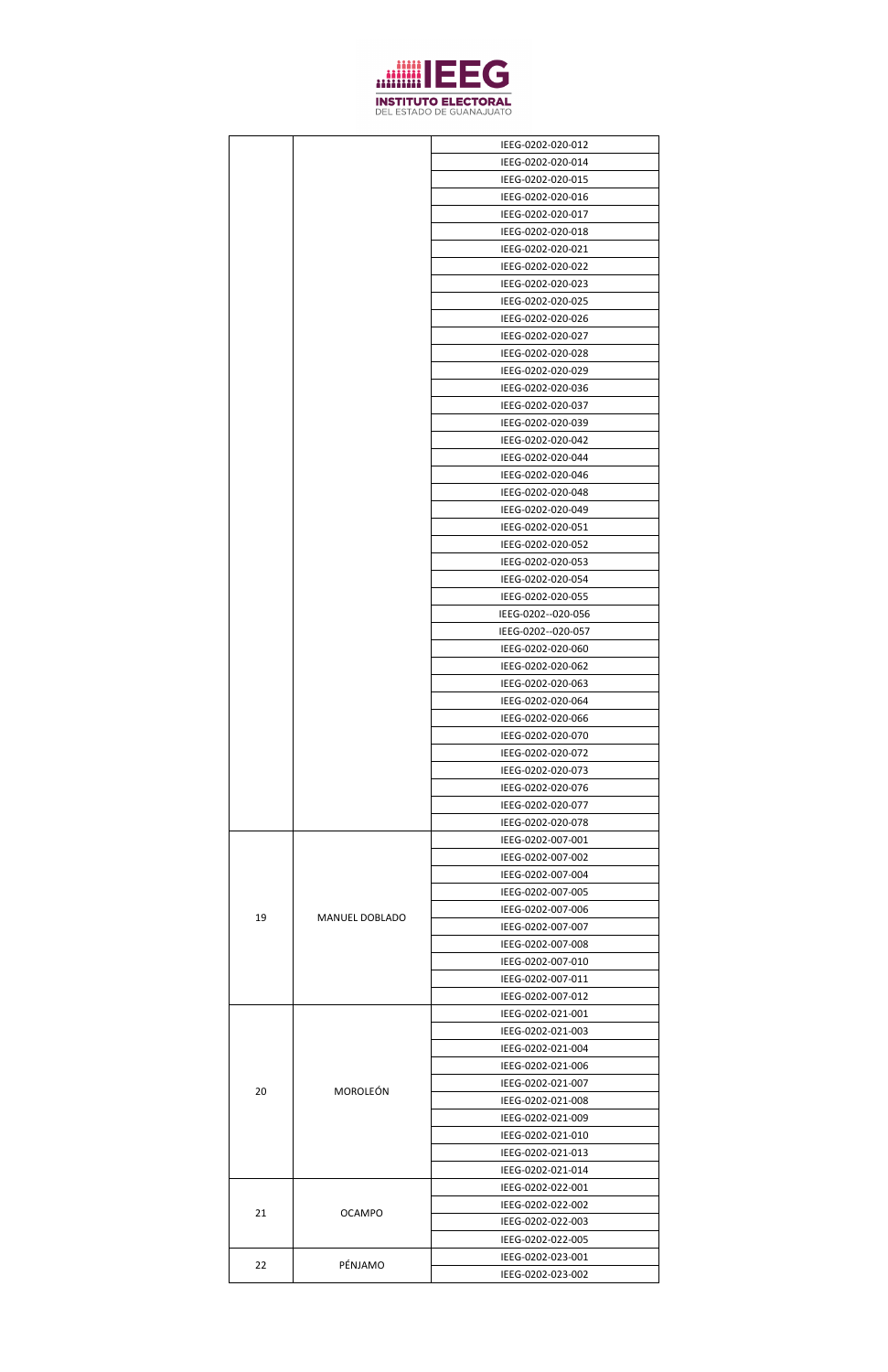

|    |                          | IEEG-0202-023-003 |
|----|--------------------------|-------------------|
|    |                          | IEEG-0202-023-004 |
|    |                          | IEEG-0202-023-005 |
|    |                          | IEEG-0202-023-006 |
|    |                          | IEEG-0202-023-008 |
|    |                          | IEEG-0202-023-009 |
|    |                          | IEEG-0202-023-010 |
|    |                          | IEEG-0202-023-011 |
|    |                          | IEEG-0202-023-012 |
|    |                          | IEEG-0202-023-013 |
|    |                          | IEEG-0202-023-014 |
|    |                          | IEEG-0202-024-001 |
|    |                          | IEEG-0202-024-002 |
|    |                          | IEEG-0202-024-003 |
| 23 | PUEBLO NUEVO             | IEEG-0202-024-005 |
|    |                          | IEEG-0202-024-006 |
|    |                          | IEEG-0202-024-007 |
|    |                          | IEEG-0202-024-008 |
|    |                          | IEEG-0202-025-001 |
|    |                          | IEEG-0202-025-002 |
|    |                          | IEEG-0202-025-003 |
|    |                          | IEEG-0202-025-004 |
| 24 | PURÍSIMA DEL RINCÓN      | IEEG-0202-025-005 |
|    |                          | IEEG-0202-025-006 |
|    |                          | IEEG-0202-025-007 |
|    |                          | IEEG-0202-025-008 |
|    |                          | IEEG-0202-025-009 |
|    |                          | IEEG-0202-026-001 |
|    |                          | IEEG-0202-026-002 |
| 25 | <b>ROMITA</b>            | IEEG-0202-026-003 |
|    |                          | IEEG-0202-026-004 |
|    |                          | IEEG-0202-026-005 |
|    |                          | IEEG-0202-026-006 |
|    |                          | IEEG-0202-027-001 |
|    |                          | IEEG-0202-027-002 |
|    |                          | IEEG-0202-027-003 |
|    |                          | IEEG-0202-027-006 |
|    |                          | IEEG-0202-027-008 |
|    |                          | IEEG-0202-027-009 |
| 26 | SALAMANCA                | IEEG-0202-027-010 |
|    |                          | IEEG-0202-027-011 |
|    |                          | IEEG-0202-027-015 |
|    |                          | IEEG-0202-027-017 |
|    |                          | IEEG-0202-027-018 |
|    |                          | IEEG-0202-027-019 |
|    |                          | IEEG-0202-027-020 |
|    |                          | IEEG-0202-027-023 |
|    | SALVATIERRA              | IEEG-0202-028-002 |
|    |                          | IEEG-0202-028-003 |
| 27 |                          | IEEG-0202-028-004 |
|    |                          | IEEG-0202-028-007 |
|    |                          | IEEG-0202-028-008 |
|    |                          | IEEG-0202-029-003 |
| 28 | SAN DIEGO DE LA UNIÓN    | IEEG-0202-029-004 |
|    |                          | IEEG-0202-029-005 |
|    |                          | IEEG-0202-029-006 |
|    |                          | IEEG-0202-030-001 |
|    |                          | IEEG-0202-030-003 |
|    |                          | IEEG-0202-030-006 |
| 29 | <b>SAN FELIPE</b>        | IEEG-0202-030-008 |
|    |                          | IEEG-0202-030-009 |
|    |                          | IEEG-0202-030-010 |
|    |                          | IEEG-0202-030-012 |
|    | <b>SAN FRANCISCO DEL</b> | IEEG-0202-031-001 |
| 30 | <b>RINCÓN</b>            | IEEG-0202-031-002 |
|    |                          | IEEG-0202-031-003 |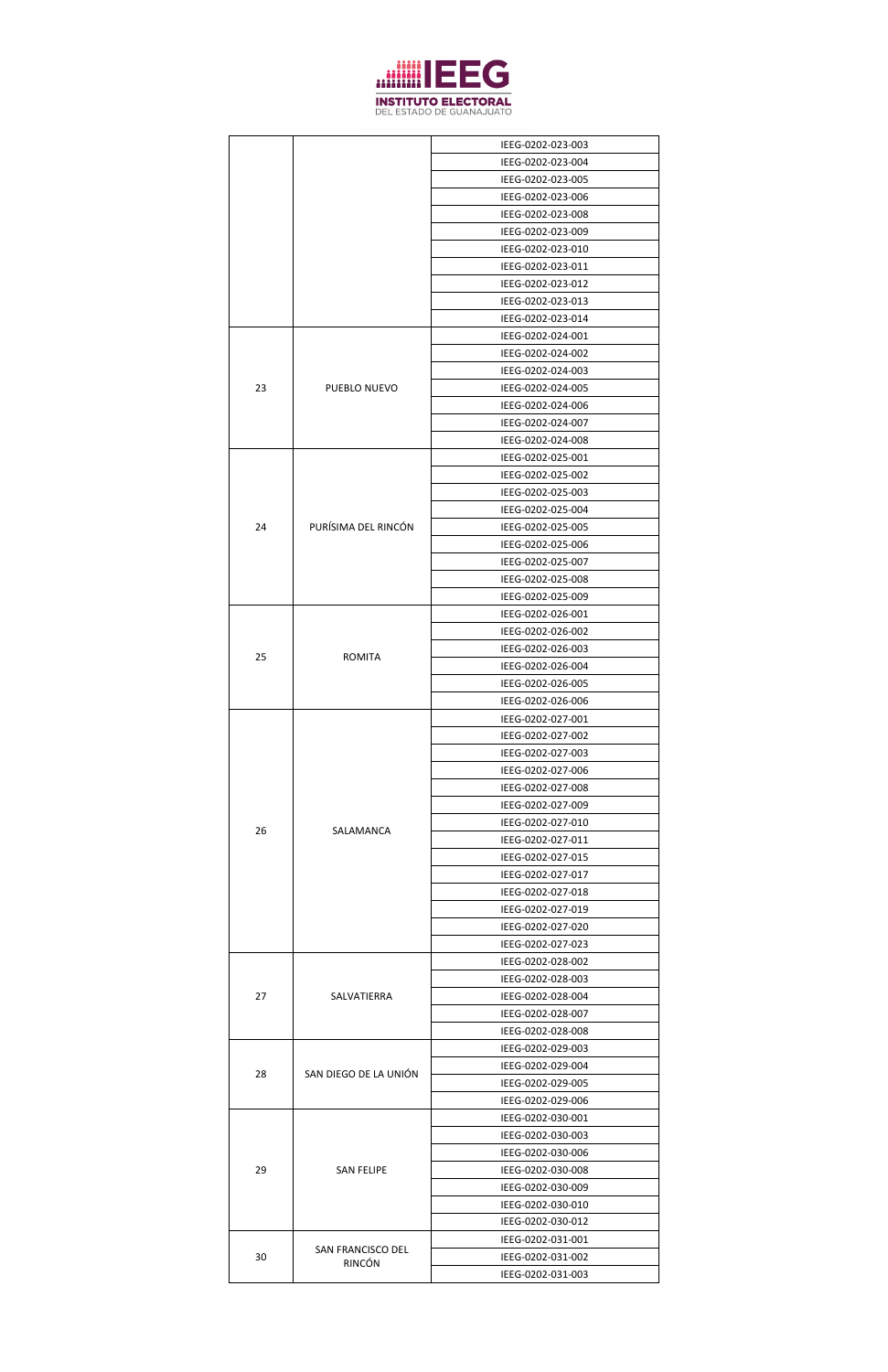

|    |                       | IEEG-0202-031-004                      |
|----|-----------------------|----------------------------------------|
|    |                       | IEEG-0202-031-005                      |
|    |                       | IEEG-0202-031-006                      |
|    |                       | IEEG-0202-031-007                      |
|    |                       | IEEG-0202-031-008                      |
|    |                       | IEEG-0202-031-009                      |
|    |                       | IEEG-0202-031-010                      |
|    |                       | IEEG-0202-031-011                      |
|    |                       | IEEG-0202-031-012                      |
|    |                       | IEEG-0202-031-013                      |
|    |                       | IEEG-0202-031-015                      |
|    |                       | IEEG-0202-031-017                      |
| 31 | SAN JOSÉ ITURBIDE     | IEEG-0202-032-001                      |
|    |                       | IEEG-0202-033-001                      |
|    |                       | IEEG-0202-033-003                      |
|    |                       | IEEG-0202-033-004                      |
|    |                       | IEEG-0202-033-006                      |
|    |                       | IEEG-0202-033-008                      |
|    |                       | IEEG-0202-033-010                      |
|    |                       | IEEG-0202-033-011                      |
|    |                       | IEEG-0202-033-012                      |
|    |                       | IEEG-0202-033-013                      |
|    |                       | IEEG-0202-033-014                      |
|    |                       | IEEG-0202-033-015                      |
|    |                       | IEEG-0202-033-018                      |
|    |                       | IEEG-0202-033-019<br>IEEG-0202-033-021 |
|    |                       |                                        |
|    |                       | IEEG-0202-033-022                      |
|    |                       | IEEG-0202-033-023                      |
|    | SAN LUIS DE LA PAZ    | IEEG-0202-033-024<br>IEEG-0202-033-025 |
| 32 |                       | IEEG-0202-033-027                      |
|    |                       | IEEG-0202-033-028                      |
|    |                       | IEEG-0202-033-030                      |
|    |                       | IEEG-0202-033-031                      |
|    |                       | IEEG-0202-033-033                      |
|    |                       | IEEG-0202-033-035                      |
|    |                       | IEEG-0202-033-036                      |
|    |                       | IEEG-0202-033-037                      |
|    |                       | IEEG-0202-033-041                      |
|    |                       | IEEG-0202-033-042                      |
|    |                       | IEEG-0202-033-046                      |
|    |                       | IEEG-0202-033-047                      |
|    |                       | IEEG-0202-033-048                      |
|    |                       | IEEG-0202-033-050                      |
|    |                       | IEEG-0202-033-051                      |
|    |                       | IEEG-0202-033-054                      |
|    |                       | IEEG-0202-033-055                      |
|    |                       | IEEG-0202-033-056                      |
|    |                       | IEEG-0202-034-001                      |
|    |                       | IEEG-0202-034-002                      |
|    |                       | IEEG-0202-034-003                      |
|    |                       | IEEG-0202-034-005                      |
|    |                       | IEEG-0202-034-006                      |
|    |                       | IEEG-0202-034-007                      |
| 33 | SAN MIGUEL DE ALLENDE | IEEG-0202-034-008                      |
|    |                       | IEEG-0202-034-009                      |
|    |                       | IEEG-0202-034-010                      |
|    |                       | IEEG-0202-034-011                      |
|    |                       | IEEG-0202-034-012                      |
|    |                       | IEEG-0202-034-014                      |
|    |                       | IEEG-0202-034-017                      |
|    |                       | IEEG-0202-034-019                      |
|    |                       | IEEG-0202-035-001                      |
| 34 | SANTA CATARINA        | IEEG-0202-035-002                      |
|    |                       | IEEG-0202-035-003                      |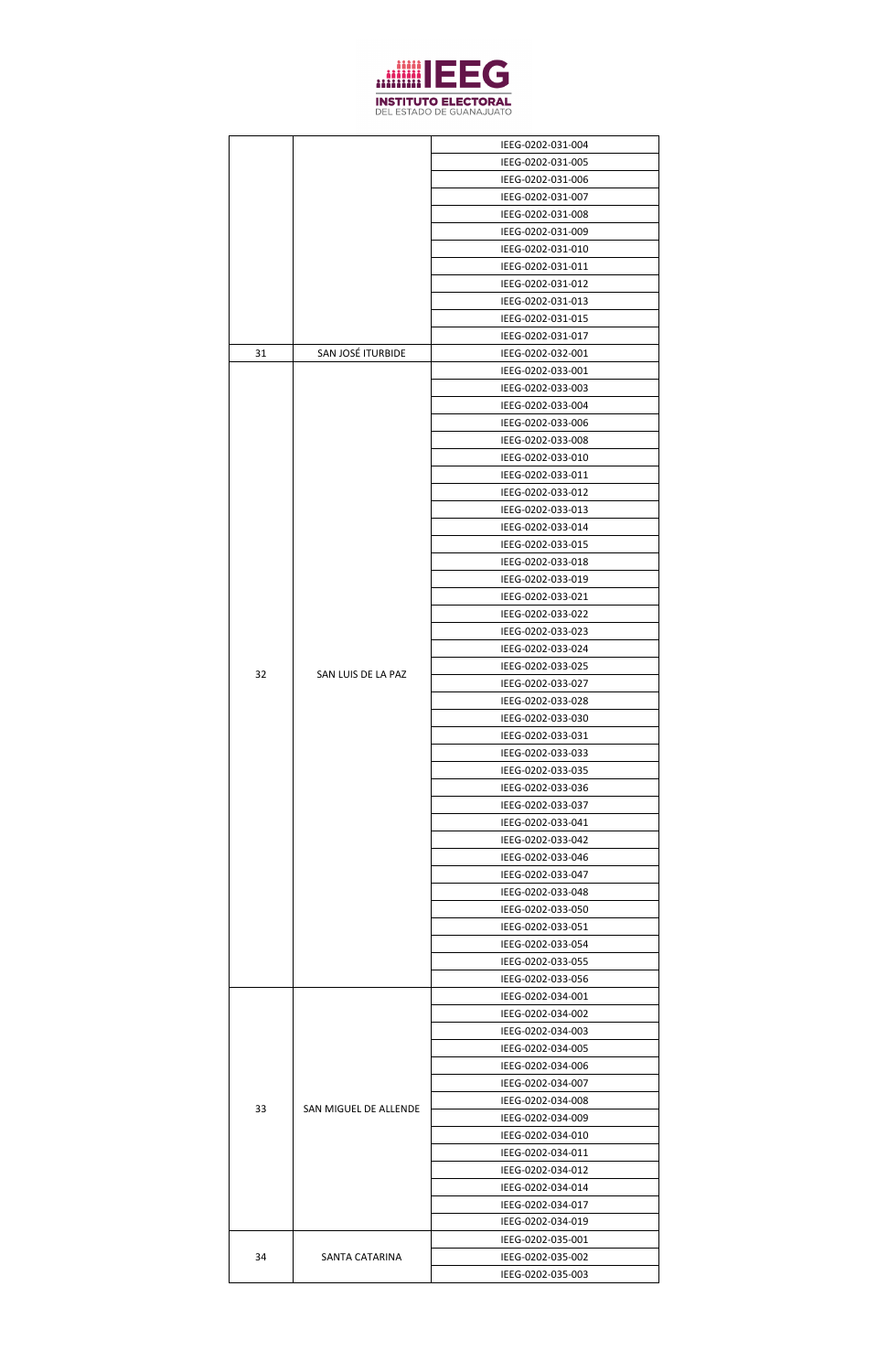

|    |                                   | IEEG-0202-019-001                      |
|----|-----------------------------------|----------------------------------------|
| 35 |                                   | IEEG-0202-019-002                      |
|    | SANTA CRUZ DE JUVENTINO           | IEEG-0202-019-003                      |
|    | <b>ROSAS</b>                      | IEEG-0202-019-004                      |
|    |                                   | IEEG-0202-019-005                      |
|    |                                   | IEEG-0202-019-006                      |
|    |                                   | IEEG-0202-036-001                      |
| 36 | SANTIAGO MARAVATÍO                | IEEG-0202-036-002                      |
|    |                                   | IEEG-0202-036-005                      |
|    |                                   | IEEG-0202-036-006                      |
|    |                                   | IEEG-0202-037-001<br>IEEG-0202-037-002 |
|    |                                   | IEEG-0202-037-003                      |
|    |                                   | IEEG-0202-037-004                      |
|    |                                   | IEEG-0202-037-005                      |
|    |                                   | IEEG-0202-037-006                      |
|    |                                   | IEEG-0202-037-007                      |
|    |                                   | IEEG-0202-037-008                      |
| 37 | SILAO DE LA VICTORIA              | IEEG-0202-037-009                      |
|    |                                   | IEEG-0202-037-010                      |
|    |                                   | IEEG-0202-037-011                      |
|    |                                   | IEEG-0202-037-012                      |
|    |                                   | IEEG-0202-037-013                      |
|    |                                   | IEEG-0202-037-014                      |
|    |                                   | IEEG-0202-037-015                      |
|    |                                   | IEEG-0202-037-016                      |
|    |                                   | IEEG-0202-037-017                      |
|    |                                   | IEEG-0202-038-001<br>IEEG-0202-038-002 |
| 38 | <b>TARANDACUAO</b>                | IEEG-0202-038-003                      |
|    |                                   | IEEG-0202-038-005                      |
|    |                                   | IEEG-0202-039-001                      |
|    |                                   | IEEG-0202-039-002                      |
|    |                                   | IEEG-0202-039-003                      |
|    |                                   | IEEG-0202-039-004                      |
| 39 | <b>TARIMORO</b>                   | IEEG-0202-039-005                      |
|    |                                   | IEEG-0202-039-006                      |
|    |                                   | IEEG-0202-039-007                      |
|    |                                   | IEEG-0202-039-008                      |
|    | TIERRA BLANCA<br><b>URIANGATO</b> | IEEG-0202-040-001                      |
| 40 |                                   | IEEG-0202-040-002                      |
|    |                                   | IEEG-0202-040-003                      |
|    |                                   | IEEG-0202-041-002<br>IEEG-0202-041-005 |
|    |                                   | IEEG-0202-041-006                      |
|    |                                   | IEEG-0202-041-007                      |
|    |                                   | IEEG-0202-041-008                      |
|    |                                   | IEEG-0202-041-011                      |
|    |                                   | IEEG-0202-041-012                      |
| 41 |                                   | IEEG-0202-041-013                      |
|    |                                   | IEEG-0202-041-014                      |
|    |                                   | IEEG-0202-041-016                      |
|    |                                   | IEEG-0202-041-017                      |
|    |                                   | IEEG-0202-041-018                      |
|    |                                   | IEEG-0202-041-019                      |
|    |                                   | IEEG-0202-041-020                      |
|    |                                   | IEEG-0202-041-021                      |
|    |                                   | IEEG-0202-042-001<br>IEEG-0202-042-002 |
|    |                                   | IEEG-0202-042-003                      |
|    |                                   | IEEG-0202-042-005                      |
| 42 | <b>VALLE DE SANTIAGO</b>          | IEEG-0202-042-006                      |
|    |                                   | IEEG-0202-042-007                      |
|    |                                   | IEEG-0202-042-008                      |
|    |                                   | IEEG-0202-042-009                      |
|    |                                   | IEEG-0202-042-010                      |